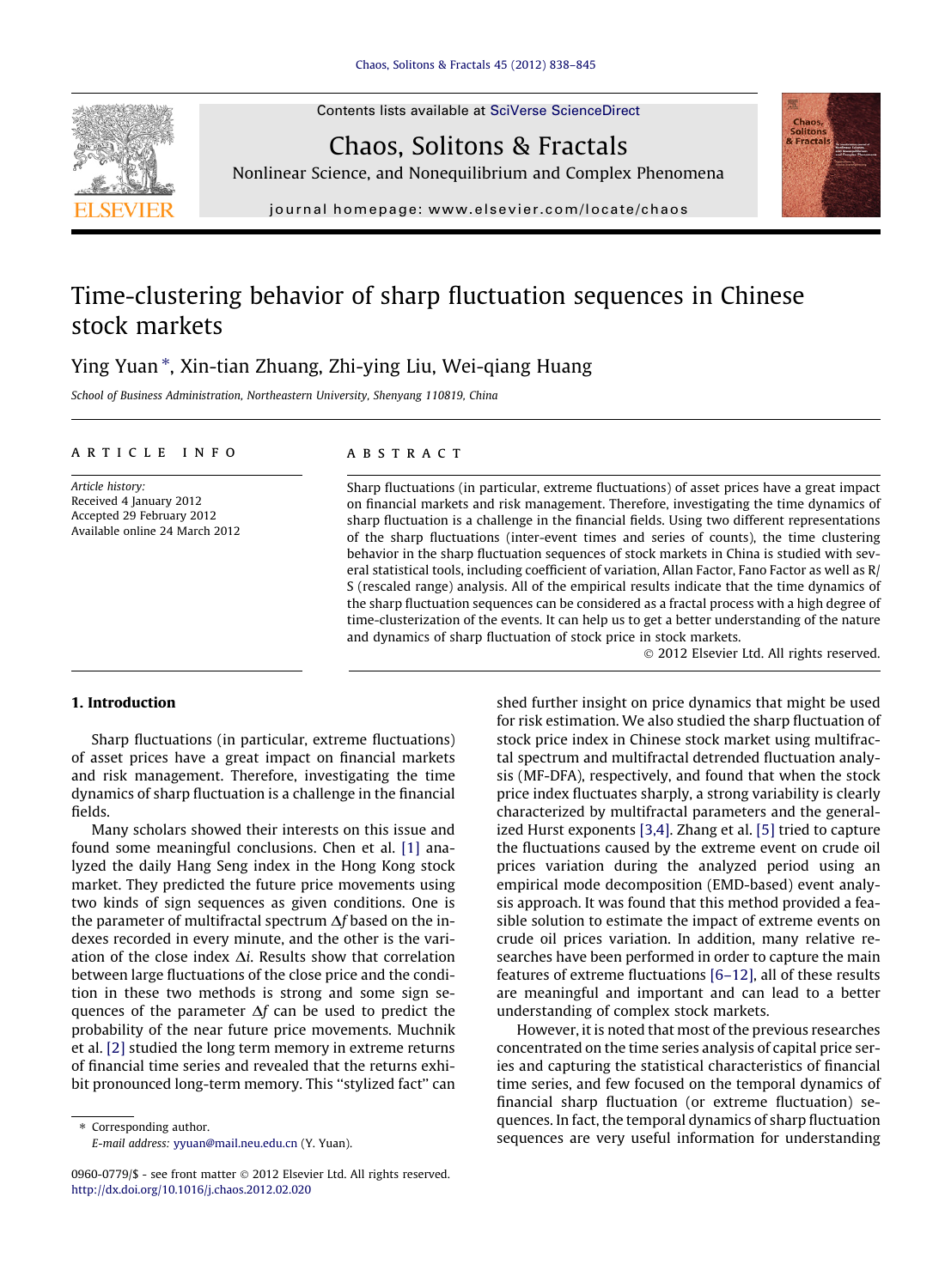possible causes of sharp fluctuation, improving sharp fluctuation prediction and financial risk management as well as for improving predictive models. Nevertheless, the temporal dynamics of sharp fluctuation are still seldom known because the dynamics of sharp fluctuation result from many complex interaction factors and also factors involving human activities. It is very important and meaningful to study the temporal behavior and dynamics characteristics of sharp fluctuation of financial markets. Therefore, a further research work will help us to get a better understanding of the nature of stock price dynamics.

On the other hand, Telesca et al. [\[13–22\]](#page--1-0) studied the characterization of temporal fluctuations in other complex systems, such as seismic sequences, car accident sequence and forest fire sequence, etc. The fundamental principle of these researches is that extreme event sequence can be assumed to be a realization of a point process. The discretetime process can be derived from the stochastic point process in two equivalent ways (1) using the inter-event time series or (2) forming its relative counting process. In the first representation a discrete-time series is formed by the rule  $\tau_i$  =  $t_{i+1}$  –  $t_i$ , where  $t_i$  indicates the time of event numbered by the index i. In the second representation, the time axis is divided into equally spaced contiguous counting windows of duration  $T$ . The duration  $T$  of the window is called counting time or timescale. The latter approach considers the extreme events as the events of interest and assumes that there is an objective clock for the timing of the events. The former approach emphasizes the interspike intervals and uses the event number as an index of the time [\[16,17\]](#page--1-0). This research idea can also be applied in the temporal fluctuation analysis on sharp fluctuation in stock markets, for sharp fluctuation (or extreme fluctuation) sequences can also be viewed as a realization of a stochastic point process.

In this context, our study aims to analyze the time-clustering characteristics of sharp fluctuation sequences of stock markets in China. We performed a detailed statistical analysis to investigate the time-clustering properties of the sharp fluctuation sequences of stock markets in China. The statistical tools include coefficient of variation, Allan Factor, Fano Factor as well as R/S (rescaled range) analysis. All of these empirical results suggest that the sequences are characterized by a high degree of time-clusterization. It can help us to get a better understanding of the nature and dynamics of sharp fluctuation of stock price in stock markets.

#### 2. Methods

Sharp fluctuation sequences can be viewed as a realization of a stochastic point process. A stochastic point process describes events that occur at some random locations in time and is completely defined by the set of the event times. The series can be represented by a finite sum of Dirac's delta functions centered on the occurrence time  $t_i$ :

$$
y(t) = \sum_{i=1}^{N} \delta(t - t_i)
$$
 (1)

where N represents the number of events recorded. Then dividing the time axis into equally spaced contiguous counting windows of duration  $\tau$ , which is called timescale. we produce a sequence of counts  $\{N_k(\tau)\}\$ , with  $N_k(\tau)$  denoting the number of events in the kth window:

$$
N_k(\tau) = \int_{t_{k-1}}^{t_k} \sum_{j=1}^N \delta(t - t_j) dt
$$
 (2)

This sequence is a discrete-random process of non-negative integers. The importance of this representation is that it preserves the correspondence between the discrete time axis of the counting process  $\{N_k\}$  and the "real" time axis of the underlying point process, and the correlation in the process  $\{N_k\}$  refers to correlation in the underlying point process. Such a process may be called fractal when a number of relevant statistics exhibit scaling with related scaling exponents, which indicate that the represented phenomenon contain clusters of points over a relatively large set of timescales.

In order to analyze time behavior and time-clustering properties of sharp fluctuation (or extreme fluctuation) sequences, we used several statistical measures to feature the time properties. These methods have been extensively used to analyze the time-clustering properties in complex systems such as seismic sequences, car accident sequence and forest fire sequence, etc. [\[13–24\]](#page--1-0). These methods include coefficient of variation (CV), Allan Factor (AF), Fano Factor (FF) and rescaled range (R/S) analysis. Two of them (CV, R/S analysis) are related to the inter-event interval representation, while the remaining two (AF, FF) are related to the counting process representation. We will give a brief introduction of these measures.

#### 2.1. Coefficient of variation

The  $C_v$  is a commonly used measure to evaluate the clustering behavior of a point process, it is defined as

$$
C_v = \frac{\sigma_\tau}{\langle \tau \rangle} \tag{3}
$$

where  $\langle \tau \rangle$  is the mean inter-event time and  $\sigma_{\tau}$  is its standard deviation, a Poissonian process (completely random) has a  $C_v$  = 1, but a clusterized process is characterized by a  $C_v$  > 1. This coefficient does not give information about the timescale ranges where the process can be reliably characterized as a clustered process. Nevertheless, a complex phenomenon can be deeply known only if the different timescales governing its dynamics are well understood [\[16\]](#page--1-0).

#### 2.2. Fano Factor

The Fano Factor (FF) is defined as the variance of the number of events in a specified counting time or timescale  $\tau$  divided by the mean number of events in that counting time; that is

$$
FF(\tau) = \frac{\langle N_k^2(\tau) \rangle - \langle N_k(\tau) \rangle^2}{\langle N_k(\tau) \rangle} \tag{4}
$$

where  $\langle \rangle$  indicates the average value. In order to evaluate the presence of scaling, the timescale  $T$  is varied and a relationship  $FF(\tau) \sim \tau$  is obtained [\[17\]](#page--1-0).